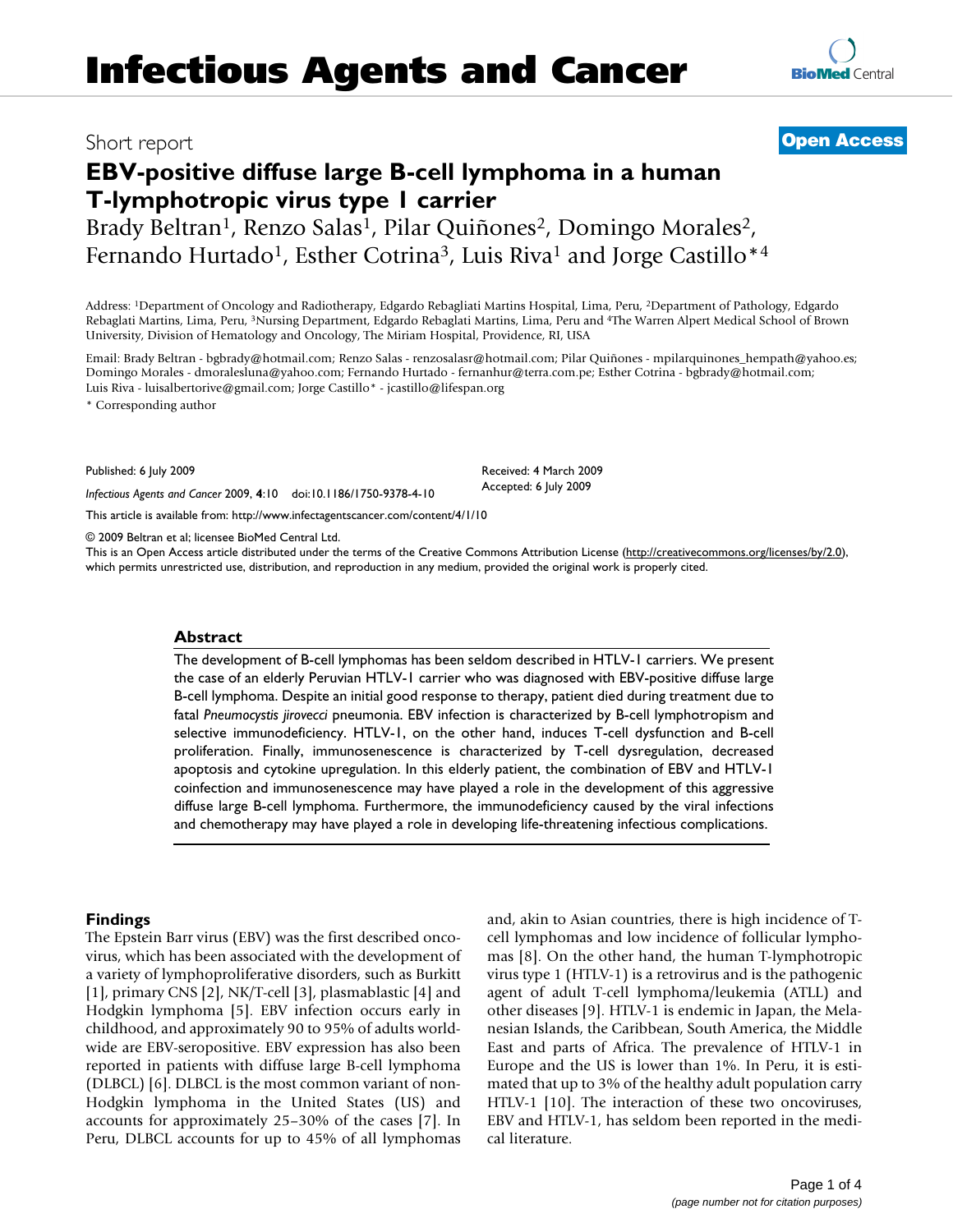The case is an 85-year-old Peruvian man with a past medical history of hypertension, who presented with a sevenweek history of bilateral cervical node enlargement. The patient denied weight loss, drenching night sweats or fever. Physical examination showed an elderly individual with good performance status (ECOG 1) and non-tender bilateral cervical lymphadenopathy. No hepatosplenomegaly was found. CT scans of the neck, chest, abdomen and pelvis did not reveal other sites of disease. Complete blood count revealed 6,900 leucocytes per mm3, with 52% neutrophils and 28% lymphocytes; the white blood cell morphology was unremarkable. Hemoglobin was 13.6 g/dl and platelets 245,000 per mm3. Serum lactate dehydrogenase (LDH) levels were within normal limits. Renal and hepatic function tests and immunoglobulin A, G, M and E quantification were within normal ranges. The patient was seropositive to HTLV-1 using Western Blot testing and was seronegative for the Human Immunodeficiency Virus (HIV). Hepatitis B and C and Cytomegalovirus viral capside antigen (CMV VCA) IgM antibodies were not detected. EBV nuclear antigen IgG was positive, this pattern is characteristic of past EBV infection. An excisional biopsy from a left cervical lymph node showed a diffuse, large-cell B-cell morphology. Bone marrow aspiration and biopsy revealed a normocellular marrow showing trilineage hematopoiesis, without evidence of lymphoma or other morphological abnormalities.

Automated immunohistochemistry studies were performed on paraffin-embedded tissue sections. The tumor cells were positive for CD20 (Dako, Carpinteria, CA; dilution 1:100; Figure 1), PAX5 (Santa Cruz Biotechnology, Santa Cruz, CA; dilution 1:100) and MUM1 (Santa Cruz Biotechnology; dilution 1:200; Figure 2) and negative for



**Figure 1 Immunohistochemical expression of CD20**. CD20 is a pan-B-cell marker, demonstrating the B-cell lineage of this lymphoma (100×)

CD10 (Novocastra; Newcastle upon Tyne, UK; dilution 1:10), BCL-6 (Dako; dilution 1:10), CD30 (Novocastra; dilution 1:100) and LMP-1 (Dako; dilution 1:100). Automated chromogenic in situ hybridization (CISH) for EBER was performed according to the manufacturer's protocol (Dako), and showed positive nuclear expression in tumoral cells (Figure 3).

Before treatment, written consent was obtained from the patient, who was then defined as stage IIA DLBCL with a low-risk International Prognostic Index (IPI) score of 1 out of 5 (i.e. age older than 60 years). Treatment was started with cyclophosphamide, doxorubicin, vincristine and prednisone (CHOP) every 21 days with 25% dosereduction of cyclophosphamide and doxorubicin with granulocyte-colony stimulating factor (G-CSF) support given patient's age. Four cycles of dose-reduced CHOP were administered. The patient achieved a complete response by radiologic criteria after the fourth cycle of treatment. Before the fifth cycle, the patient developed an interstitial pneumonia with increased serum LDH levels. Pneumocystis jirovecci pneumonia (PJP) was confirmed by immunofluorescent staining. Serology for Legionella, Chlamydia and Mycoplasma were negative. The patient died in the Intensive Care Unit 25 days after onset of PJP, 5 months after his lymphoma diagnosis.

EBV is a herpesvirus with demonstrated B-cell lymphotropism. EBV infection starts by attachment of the virus to the CD21 antigen; this initial step prepares the B-lymphocyte for EBV infection and is characterized by increased production of IL-6 and mRNA along with blastic transformation and mobilization of calcium. EBV is



### **Figure 2**

**Immunohistochemical expression of MUM1**. MUM1 is a plasma cell marker and, in DLBCL, is consistent with a nongerminal center subtype. DLBCL with a non-germinal center profile have been associated with worse survival (100×)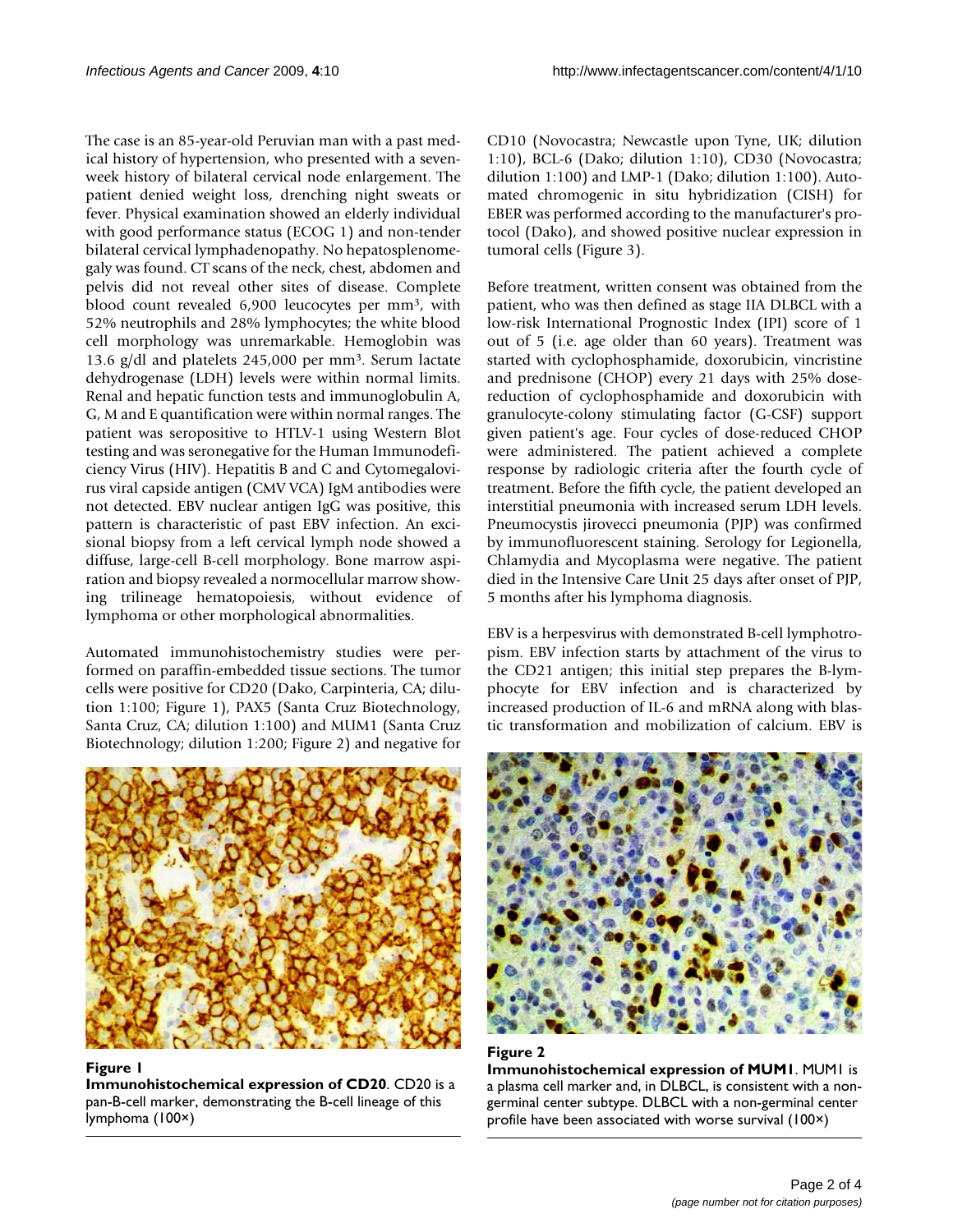

Figure 3 **Immunohistochemical detection of EBV-encoded RNA (EBER)**. Nuclear expression is demonstrated through automated chromogenic in situ hybridization (75×)

then inserted into the nucleus where it, episomally, acquires a circle-shaped configuration. EBV nuclear antigens (EBNA-LP, -1, -2 and -3) are the first to be produced after infection; these products are essential for immortalization of the cell and upregulation of the expression of other molecules and genes such as the latent membrane proteins (LMP-1 and -2). EBNAs also upregulate c-myc, which is a well-known human oncogene associated with cell proliferation. LMPs increase expression of BCL-2 and drive the cell into a latent state, which is maintained by the production of EBV-encoded RNA (EBER-1 and -2). In this way, EBV-infected B-cells enter the resting phase avoiding immunosurveillance but, due to their activated phenotype, more prone to develop secondary oncogenic changes [11]. In the present case, the serologic studies are consistent with a prior EBV infection and the immunohistochemical studies showed expression of EBER. The presence of EBNA-2 was observed in 28% of the cases of agerelated EBV-associated lymphoproliferative disorder reported by Oyama and colleagues [12], which is indicative of a type III EBV latency, similar to the one observed in some cases of HIV-associated [13] and post-transplant lymphoproliferative disorders [14]. Genetic factors could also play a role in the development of EBV-associated lymphoma; it has been suggested that a genetically determined susceptibility, possibly based on certain HLA types, results in an abnormal response to primary EBV infection in certain parts of Asia [15]. These variations in HLA phenotype may provide a basis for the higher frequency of EBV-positive tumors among Asians. In addition, a recent study from Japan has shown that patients with EBV-associated NK/T-cell lymphomas, nasal type, have a low frequency of the HLA-A\*0201 allele, suggesting the importance of this allele in cytotoxic T-lymphocyte responses [16].

HTLV-1 is a deltaretrovirus that infects a wide variety of cells, such as lymphocytes, monocytes and fibroblasts by virtue of its receptor, a commonly expressed transporter of glucose [17]. HTLV-1 induces a higher rate of production of infected cells rather than replicating itself, unlike HIV. A first step is to produce viral-associated proteins such as Tax, which is encoded in the pX region of the viral genome. Tax increases proliferation of virus-infected cells by accelerating all the phases of the cell cycle and renders the affected cells tolerant to a series of genetic and epigenetic changes [18]. The expression of Tax wears out as cells acquire the ability to proliferate independently. Due to its prolonged latency period of 40 to 60 years, HTLV-1 infected cells are more susceptible to acquire malignant phenotypes in a multistep process. Previous studies have indicated that the frequency of primary malignant neoplasms in HTLV-1 carriers is higher than in HTLV-1 seronegative non-Hodgkin lymphoma cases [19]. HTLV-1 infection is strongly associated to the development of ATLL and several Peruvian studies on clinical characteristics and outcomes of patients with ATLL have been reported [20]. Although HTLV-1 has not been associated with the development of B-cell lymphomas, HTLV-1 carriers with Bcell lymphoma tend to have a worse prognosis [21]. Theoretically, chronic HTLV-1 infection can cause T-cell dysfunction and B-cell proliferation inducing a particular state of immunosuppression favoring lymphomagenesis.

As people ages, their immune systems do not respond adequately to external pathogens or new antigens, such as immunizations or cancer. T-lymphocytes are greatly affected by this immune dysregulation state called immunosenescence since the number of naïve T-cells decrease in peripheral blood and lymph nodes [22], the distribution of T-cell population is altered [23] and the T-cell receptor repertoire becomes more limited [24]. The presence of persistent infections, such as EBV or HTLV-1 or other persistent antigens, such as cancer will also induce a phenomenon called immune exhaustion [25]. Other immunological changes associated with age include decrease in apoptosis [26] and elevation of levels of proinflammatory molecules [27]. This could potentially explain the increased incidence of cancers in the elderly. Furthermore, the detection of a type III EBV latency pattern speaks of a severe immunosuppression that could be partially explained by chronic HTLV-1 infection and/or immunosencescence. This theoretical relationship is currently unclear but plausible. To date, there are very few cases reporting the emergence of lymphoma in patients with coinfection by EBV and HTLV-1 [28-30].

Likely, HTLV-1 infection will cause chronic immunosuppresion and activate B-cell proliferation, favoring the development of EBV infection, which in turn will prepare